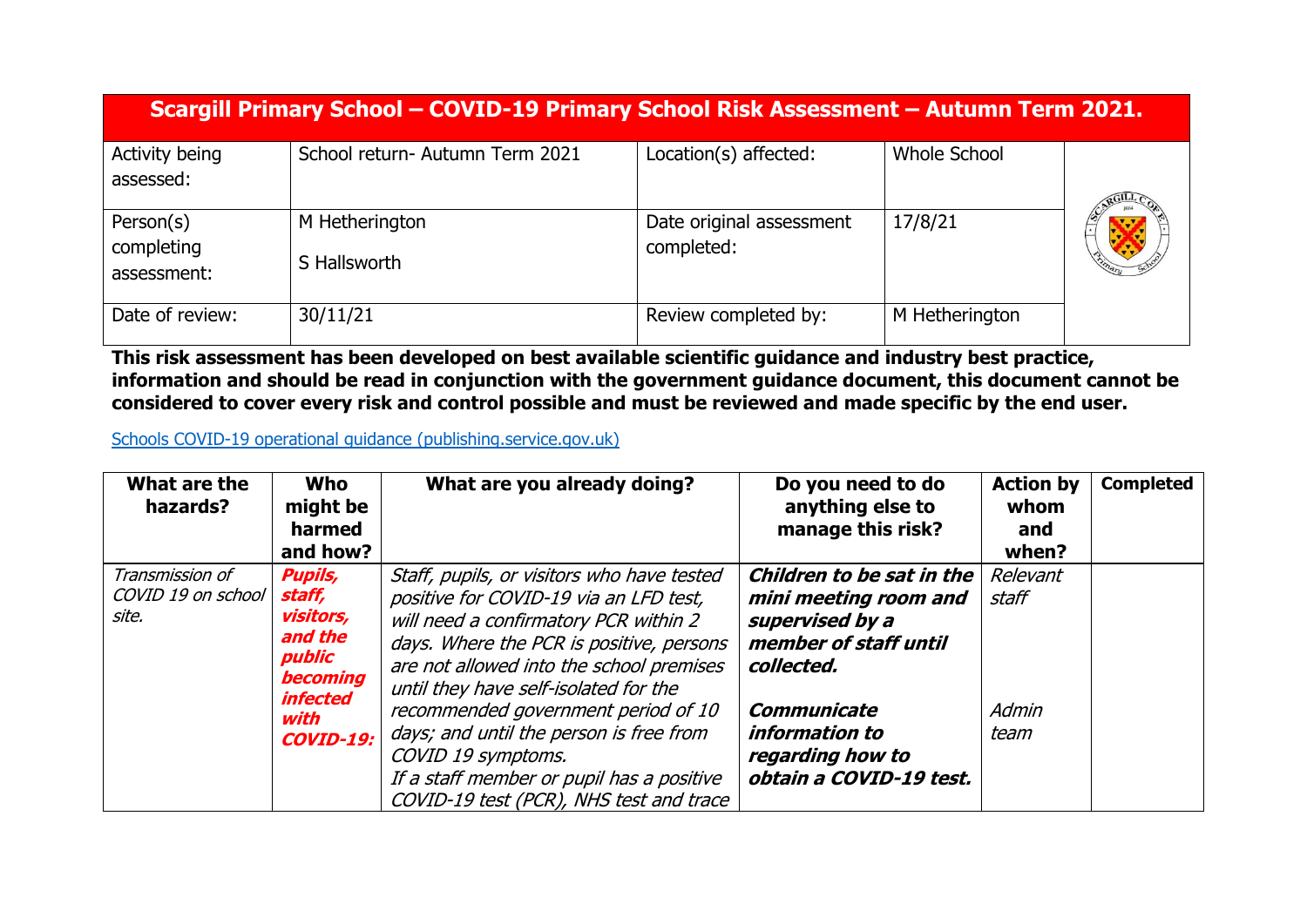| What are the<br>hazards?                                   | <b>Who</b><br>might be<br>harmed<br>and how? | What are you already doing?                                                                                                                                                                                                                                                                                                                                                                                                                                                                                                                                                                                                                                                                                                                                                                                                                                                                                                                             | Do you need to do<br>anything else to<br>manage this risk?                                  | <b>Action by</b><br>whom<br>and<br>when? | <b>Completed</b> |
|------------------------------------------------------------|----------------------------------------------|---------------------------------------------------------------------------------------------------------------------------------------------------------------------------------------------------------------------------------------------------------------------------------------------------------------------------------------------------------------------------------------------------------------------------------------------------------------------------------------------------------------------------------------------------------------------------------------------------------------------------------------------------------------------------------------------------------------------------------------------------------------------------------------------------------------------------------------------------------------------------------------------------------------------------------------------------------|---------------------------------------------------------------------------------------------|------------------------------------------|------------------|
|                                                            |                                              | will work with the positive case to<br>identify close contacts.<br>Any person arriving at school exhibiting<br>symptoms will be required to return<br>home and obtain a COVID-19 test (PCR)<br><i>immediately.</i><br>If an individual has symptoms,<br>undertakes a COVID-19 test and this is<br>negative they can return to school as<br>long as the individual does not have<br>COVID 19 symptoms.<br>Government self-isolation quidance<br>All individuals who have been identified<br>as a close contact of a suspected or<br>confirmed case of the Omicron variant of<br>COVID-19, irrespective of vaccination<br>status and age, will be contacted directly<br>by NHS Test and Trace and will be<br>required to self-isolate immediately and<br>asked to book a PCR test. They will be<br>informed by the local Health Protection<br>Team or NHS Test and Trace if they fall<br>into this category and provided details<br>about self-isolation. | Communicate<br><i>information on Omicron</i><br>variant of COVID-19 as<br>per DfE guidance. |                                          |                  |
| Vulnerable staff or<br>pupils contracting<br>COVID-19 from | <b>Staff</b><br>deemed<br>vulnerable         | Staff and pupil survey undertaken to<br>determine individuals that are clinically<br>extremely vulnerable (CEV). Where CEV                                                                                                                                                                                                                                                                                                                                                                                                                                                                                                                                                                                                                                                                                                                                                                                                                              | Where pregnancy risk<br>assessments have been<br>completed, ensure                          | Executive<br>Head                        |                  |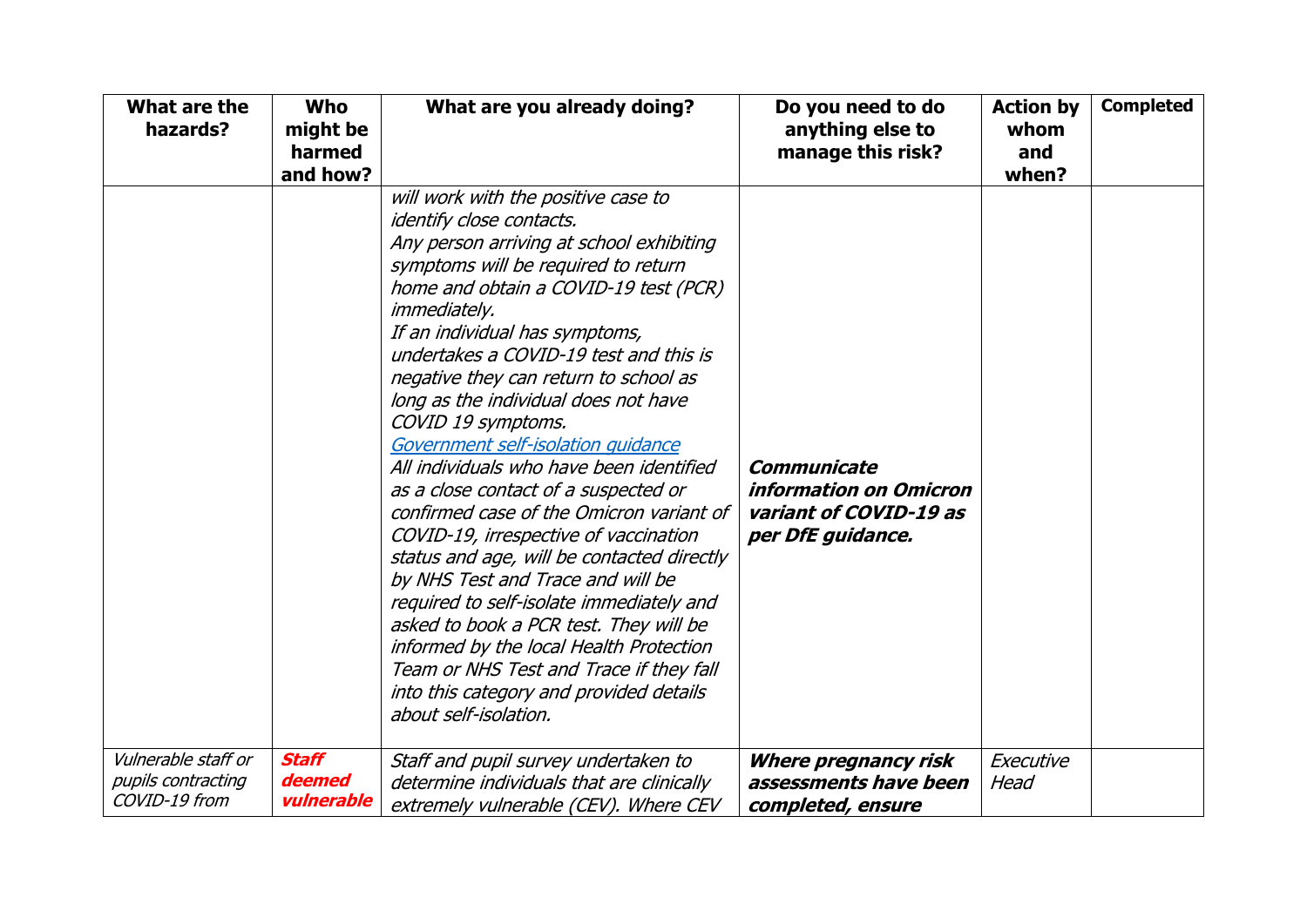| What are the<br>hazards?                           | <b>Who</b><br>might be<br>harmed<br>and how?                                                                                                               | What are you already doing?                                                                                                                                                                                                                                                                                                           | Do you need to do<br>anything else to<br>manage this risk?                                                                                                                                                                                                                                          | <b>Action by</b><br>whom<br>and<br>when? | <b>Completed</b> |
|----------------------------------------------------|------------------------------------------------------------------------------------------------------------------------------------------------------------|---------------------------------------------------------------------------------------------------------------------------------------------------------------------------------------------------------------------------------------------------------------------------------------------------------------------------------------|-----------------------------------------------------------------------------------------------------------------------------------------------------------------------------------------------------------------------------------------------------------------------------------------------------|------------------------------------------|------------------|
| being in school                                    | see<br>governme<br>nt list are<br>likely to<br>experienc<br>e worse<br>symptoms<br>and<br>additional<br>health<br>issues if<br>contract<br><b>COVID-19</b> | persons are identified an individual risk<br>assessment will be put in place to<br>provide adequate controls within school.                                                                                                                                                                                                           | these are reviewed<br>regularly in line with<br>risks and guidance. See<br>specific guidance for<br>pregnant employees.<br>https://www.gov.uk/gov<br>ernment/publications/cor<br>onavirus-covid-19-<br>advice-for-pregnant-<br>employees/coronavirus-<br>covid-19-advice-for-<br>pregnant-employees |                                          |                  |
| <b>Ineffective</b><br>personal hygiene<br>measures | <b>Pupils,</b><br>staff,<br>visitors,<br>and the<br>public<br><b>becoming</b><br><i><b>infected</b></i><br>with<br><b>COVID-19:</b>                        | Frequent and thorough hand cleaning<br>should now be a regular practice.<br>Staff and pupils encouraged to follow the<br>Catch it, Bin it, kill it approach.<br>Posters are displayed by sinks to show<br>how to effectively wash hands.<br>Where pupils are to use hand sanitiser<br>this should be done under adult<br>supervision. | <b>Enhanced approach to</b><br>hand washing and good<br>personal hygiene to be<br>continued in a<br>manageable way-<br>detailed during INSET<br>days 2nd and 3rd<br><b>September</b><br>(NHS video for<br>handwashing)<br><b>NHS video</b>                                                          | Head of<br>School                        |                  |
| Possible<br>contamination in<br>school             | <b>Pupils,</b><br>staff,<br>visitors,                                                                                                                      | Face coverings should be worn by staff<br>and adults (including visitors) when<br>moving around in corridors and                                                                                                                                                                                                                      | <b>Ensure adequate supply</b><br>of face coverings<br>available for use by                                                                                                                                                                                                                          | All relevant<br>staff                    |                  |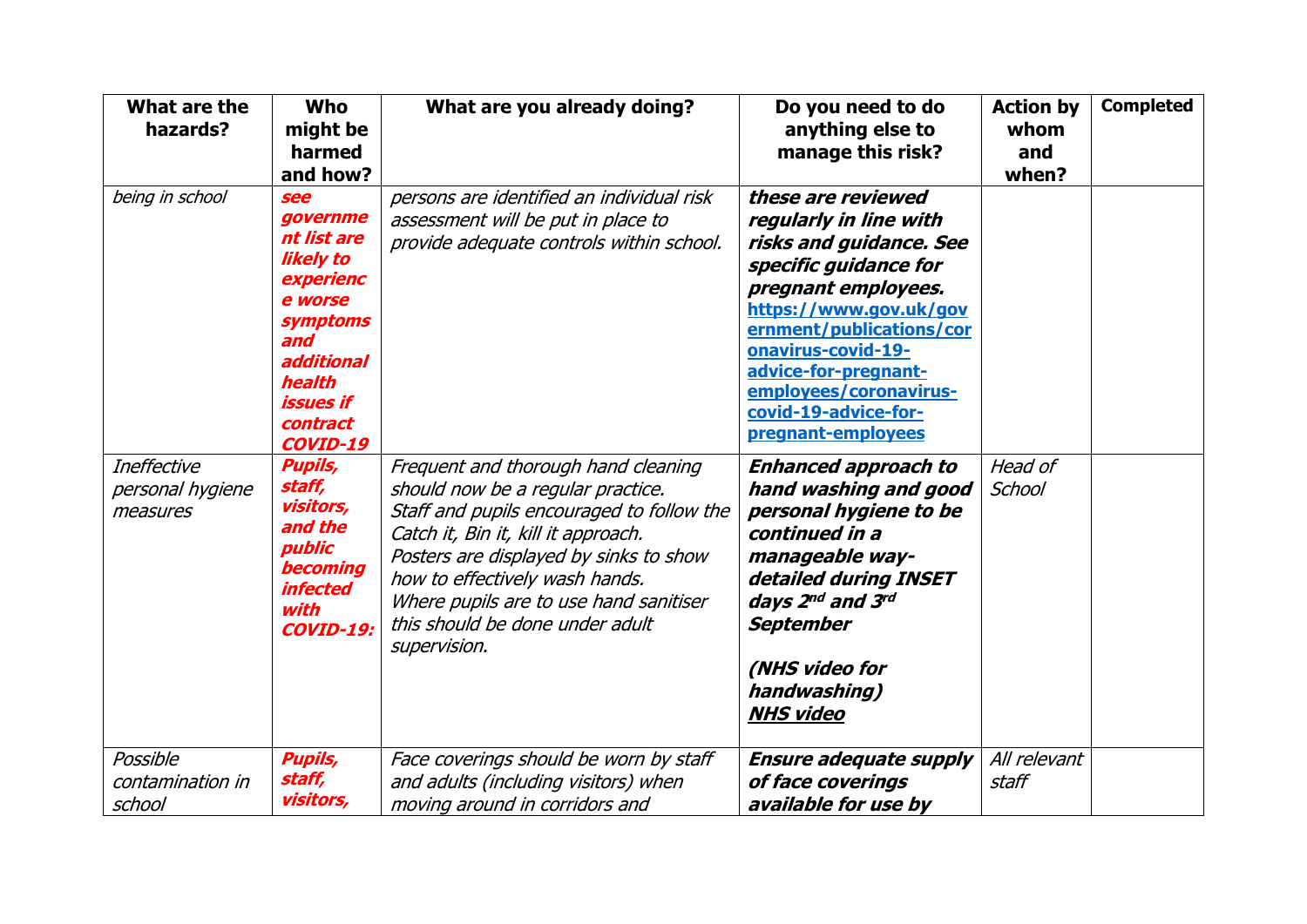| What are the<br>hazards? | Who<br>might be<br>harmed<br>and how?                                               | What are you already doing?                                                                                                                                                                                                               | Do you need to do<br>anything else to<br>manage this risk?                                                                                    | <b>Action by</b><br>whom<br>and<br>when? | <b>Completed</b> |
|--------------------------|-------------------------------------------------------------------------------------|-------------------------------------------------------------------------------------------------------------------------------------------------------------------------------------------------------------------------------------------|-----------------------------------------------------------------------------------------------------------------------------------------------|------------------------------------------|------------------|
| environment.             | and the<br>public<br><b>becoming</b><br><i>infected</i><br>with<br><b>COVID-19:</b> | communal areas.                                                                                                                                                                                                                           | staff and visitors.<br><b>Update communication</b><br>with school community<br>on wearing of face<br>coverings and                            |                                          |                  |
|                          |                                                                                     | Hand sanitiser to be available at<br>reception for visitors to use on arrival<br>before signing in.<br>Ventilation is to be maintained either by                                                                                          | implement signage.<br>If staff currently share<br>desks, a cleaning<br>regime will be used to                                                 |                                          |                  |
|                          |                                                                                     | mechanical ventilation adjusted to<br>increase the ventilation rate where<br>possible, and natural ventilation (fresh<br>air) by opening windows. During<br>occupied times, windows should be<br>opened enough to provide background      | sanitise desks between<br>"shifts"                                                                                                            |                                          |                  |
|                          |                                                                                     | ventilation, during unoccupied times<br>(during the school day) windows should<br>be fully opened.<br>Internal and external doors can be kept<br>open to assist as this will increase<br>ventilation.<br>Maintain an appropriate cleaning | Fire doors are to be<br>kept open when the<br>room is occupied and<br>staff will be responsible<br>for closing them when<br>leaving the area. |                                          |                  |
|                          |                                                                                     | schedule. This should include regular<br>cleaning of areas and equipment with a<br>particular focus on frequently touched<br>surfaces.                                                                                                    |                                                                                                                                               |                                          |                  |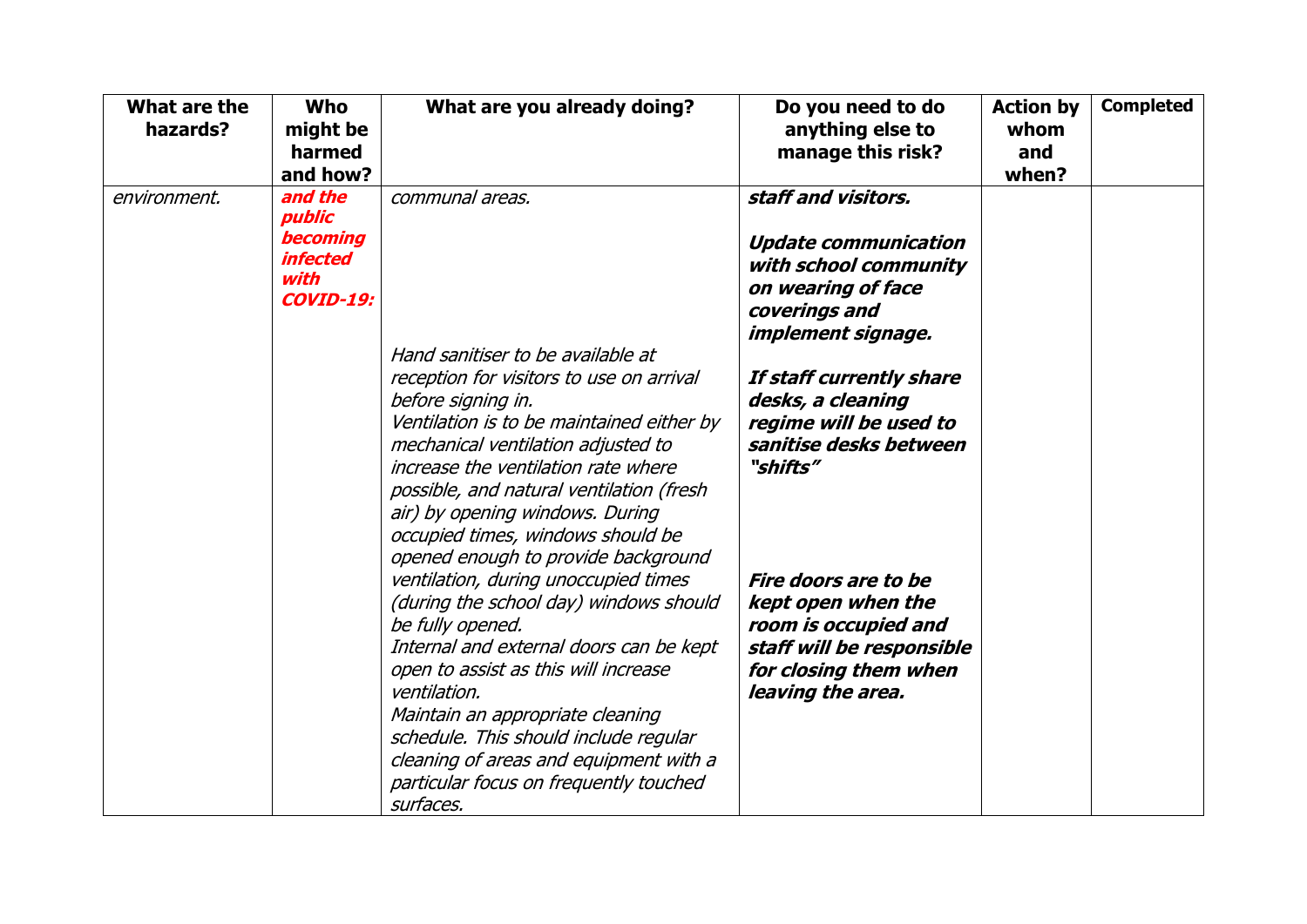| What are the<br>hazards? | <b>Who</b><br>might be<br>harmed<br>and how? | What are you already doing?                                                                                                                                                                                                                                                                              | Do you need to do<br>anything else to<br>manage this risk? | <b>Action by</b><br>whom<br>and<br>when? | <b>Completed</b> |
|--------------------------|----------------------------------------------|----------------------------------------------------------------------------------------------------------------------------------------------------------------------------------------------------------------------------------------------------------------------------------------------------------|------------------------------------------------------------|------------------------------------------|------------------|
|                          |                                              | Cleaning regimes should be clearly<br>documented to reflect times of day<br>cleaning is taking place and who is<br>responsible for the task.<br>Spaces in school that are poorly<br>ventilated (i.e. no natural or mechanical<br>ventilation) have been identified as                                    |                                                            |                                          |                  |
|                          |                                              | follows:<br><b>Disabled Toilets</b><br>Use of these areas will be restricted as<br>much as possible. If these areas need to<br>be used for unavoidable reasons, the<br>following control measures will be<br>implemented:                                                                                |                                                            |                                          |                  |
|                          |                                              | Social distancing (2m minimum)<br>$\bullet$<br>to be strictly observed<br>CO2 monitor to be used to<br>confirm when ventilation/air<br>quality is poor<br>Face coverings to be worn by<br>adults<br>The duration of the activity will be<br>$\bullet$<br>restricted<br>The number of individuals present |                                                            |                                          |                  |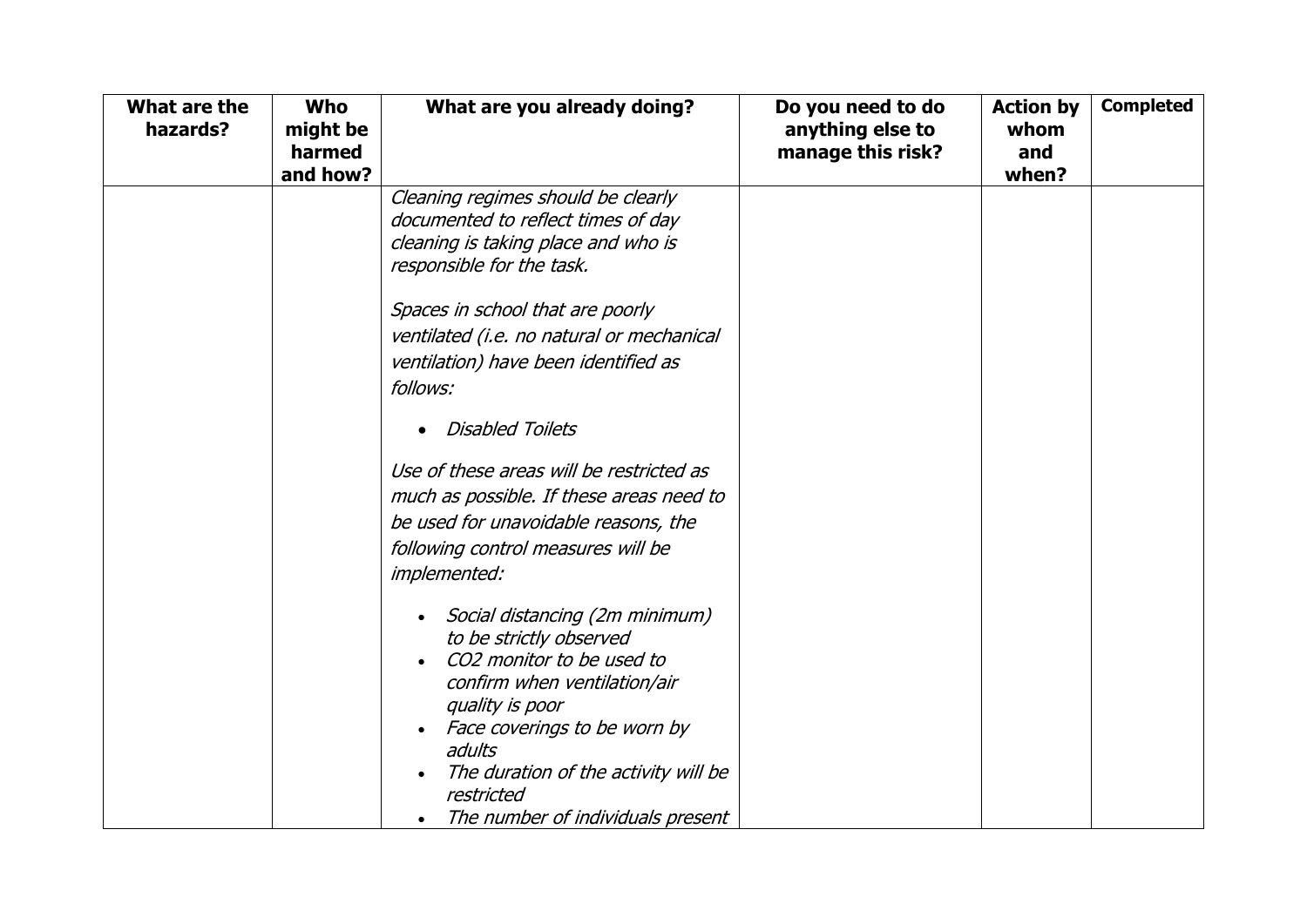| What are the<br>hazards?                                                                                                                          | <b>Who</b><br>might be<br>harmed<br>and how?                                                                                 | What are you already doing?                                                                                                                                                                                                                                                                                                                                                                                    | Do you need to do<br>anything else to<br>manage this risk?                                                                                | <b>Action by</b><br>whom<br>and<br>when? | <b>Completed</b> |
|---------------------------------------------------------------------------------------------------------------------------------------------------|------------------------------------------------------------------------------------------------------------------------------|----------------------------------------------------------------------------------------------------------------------------------------------------------------------------------------------------------------------------------------------------------------------------------------------------------------------------------------------------------------------------------------------------------------|-------------------------------------------------------------------------------------------------------------------------------------------|------------------------------------------|------------------|
|                                                                                                                                                   |                                                                                                                              | in the space will be kept to the<br>very minimum (as specified on<br>entrances to the space).<br>Ventilation breaks between usage<br>to be observed<br>Any actions to improve ventilation will<br>not compromise other aspects of safety<br>and security                                                                                                                                                       |                                                                                                                                           |                                          |                  |
| Possible<br>contamination by<br>close contact<br>when providing<br>first aid to<br>persons in<br><i>isolation room</i><br>awaiting<br>collection. | <b>Pupils,</b><br>staff,<br>visitors,<br>and the<br>public<br><b>becoming</b><br><i>infected</i><br>with<br><b>COVID-19:</b> | When providing first aid to persons in<br>isolation consider wearing appropriate<br>PPE.                                                                                                                                                                                                                                                                                                                       | <b>PPE</b> available if<br>supporting a child who<br>is symptomatic.                                                                      |                                          |                  |
| Possible<br>contamination<br>from a<br>symptomatic<br>person on site                                                                              | <b>Pupils,</b><br>staff,<br>visitors,<br>and the<br>public<br><b>becoming</b><br><i>infected</i><br>with<br><b>COVID-19:</b> | Symptomatic person should not be on<br>site - see first section.<br>Should a staff member arrive at school<br>or become symptomatic whilst at school<br>they will be required to leave site<br>immediately, if they need collecting, they<br>will sit in a dedicated room, isolated.<br>Should a pupil become symptomatic<br>whilst at school they will be isolated in a<br>room supervised by a staff member. | <b>Communicate</b><br>information regarding<br>how to obtain a COVID-<br>19 test<br>Mini meeting room to<br>be used as isolation<br>room, |                                          |                  |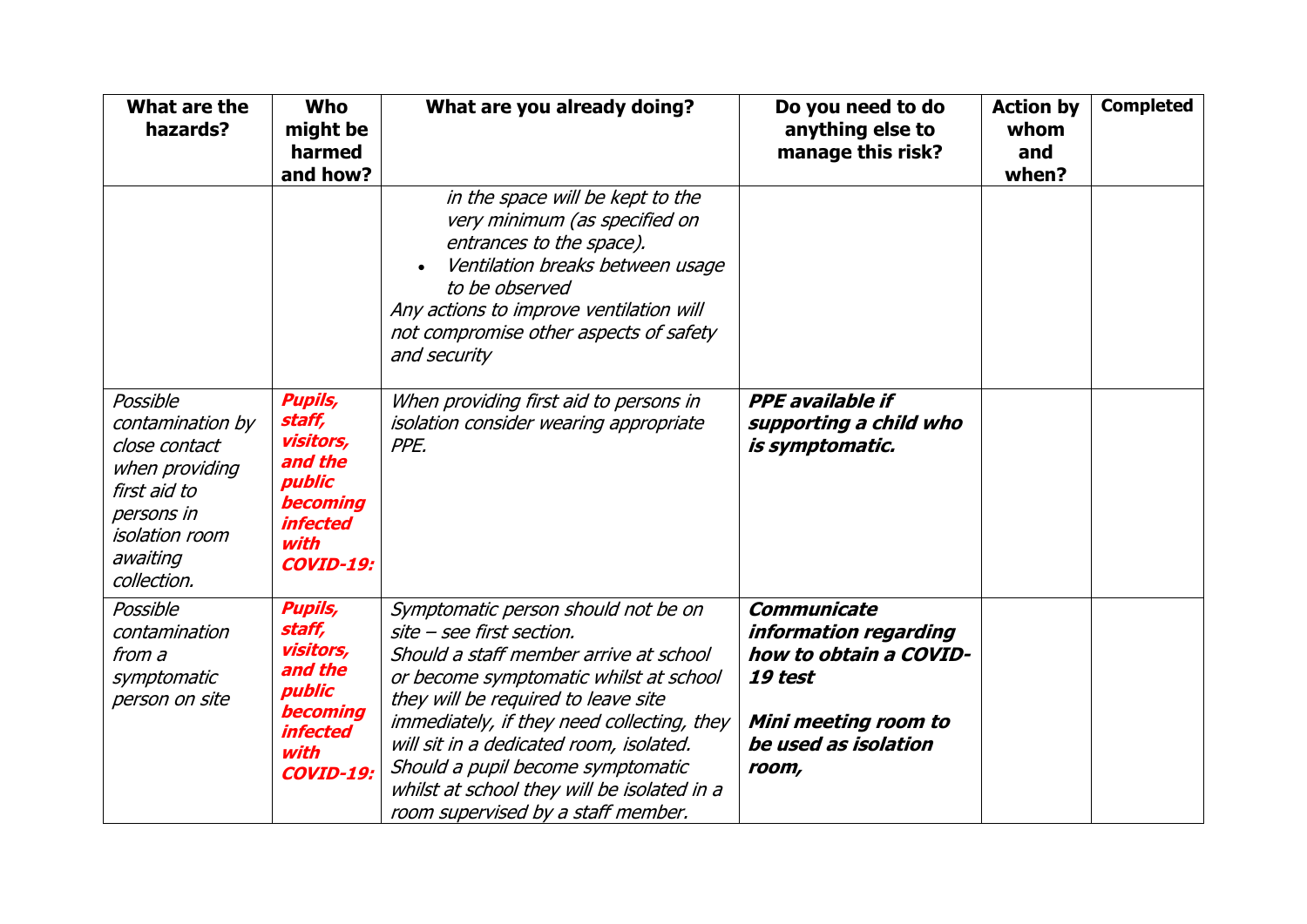| What are the<br>hazards?                                                     | <b>Who</b><br>might be<br>harmed<br>and how?                                                                                       | What are you already doing?                                                                                                                                                                                                                                                                                                                                               | Do you need to do<br>anything else to<br>manage this risk? | <b>Action by</b><br>whom<br>and<br>when? | <b>Completed</b> |
|------------------------------------------------------------------------------|------------------------------------------------------------------------------------------------------------------------------------|---------------------------------------------------------------------------------------------------------------------------------------------------------------------------------------------------------------------------------------------------------------------------------------------------------------------------------------------------------------------------|------------------------------------------------------------|------------------------------------------|------------------|
|                                                                              |                                                                                                                                    | Consider wearing a fluid resistant<br>surgical face mask, disposable gloves,<br>and apron for the duration of the<br>supervision. Parent/carer will be<br>contacted and required to collect pupil<br>asap.<br>Staff member supervising will then<br>remove and dispose of all PPE (see<br>contaminated waste) and will wash<br>hands.                                     |                                                            |                                          |                  |
| Insufficient or<br><i>inappropriate PPE</i><br>available or<br>misuse of PPE | <b>Pupils,</b><br>staff,<br>visitors,<br>and the<br>public<br><b>becoming</b><br><i>infected</i><br>with<br><b>COVID-19</b>        | Disposable gloves, aprons,<br>goggles/visors, and masks are available<br>for use as identified required.                                                                                                                                                                                                                                                                  | (WHO video for masks)<br><b>WHO video</b>                  |                                          |                  |
| <b>Ineffective</b><br>management of<br>potentially<br>contaminated<br>waste  | <b>Pupils,</b><br>staff,<br>visitors,<br>and the<br>public<br><b>becoming</b><br><i><b>infected</b></i><br>with<br><b>COVID-19</b> | Standard waste will continue to be<br>managed in line with existing<br>arrangements.<br>Any waste that is considered to be<br>potentially infected/contaminated will be<br>double bagged before placing<br>immediately in a secure area for 72<br>hours prior to placing in bins; this will<br>include any used PPE and any used<br>tissues by persons who are unwell and | Secure area will be<br>behind the Bin shelter              | <b>Site</b><br>manager                   |                  |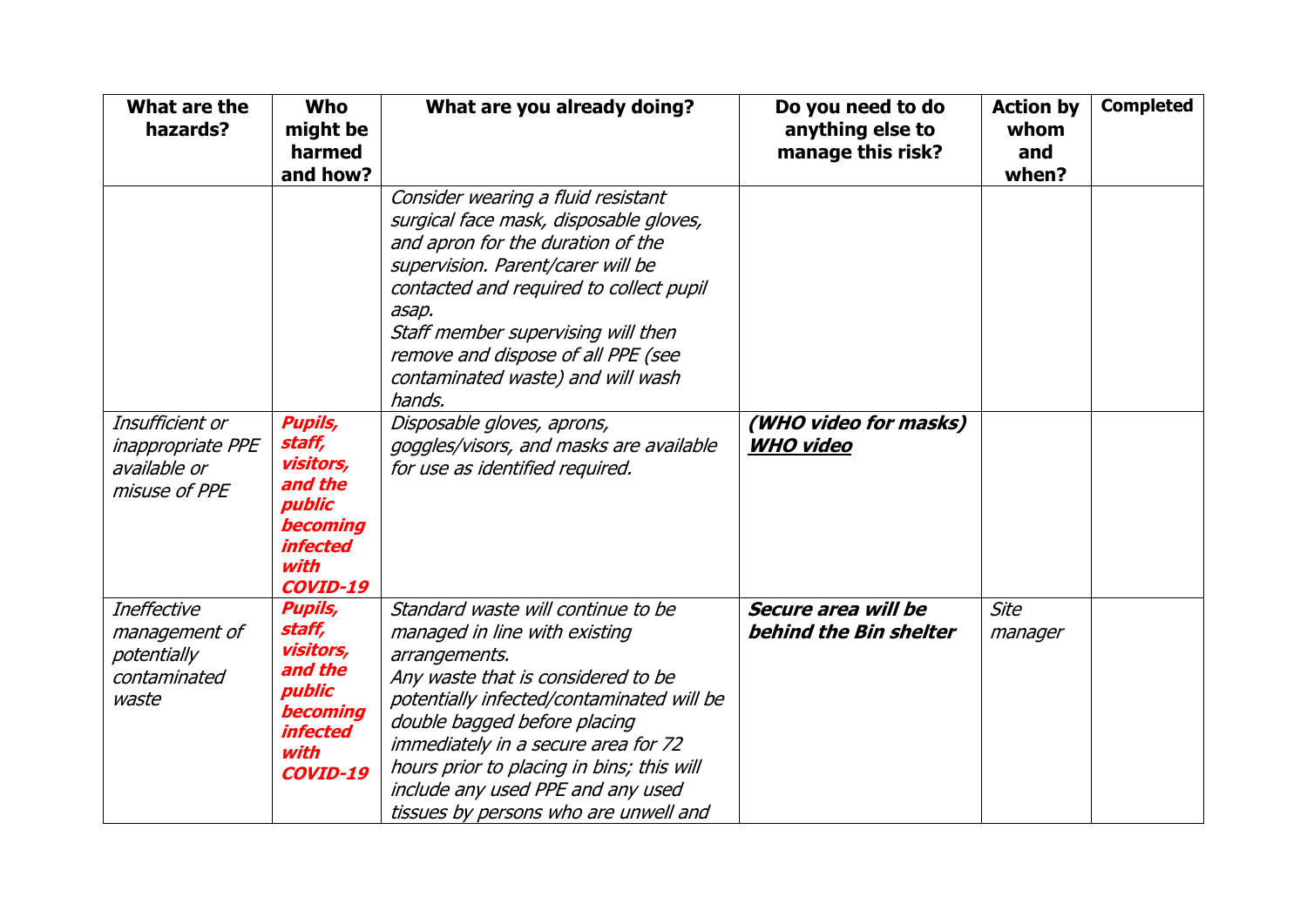| What are the<br>hazards?                                                                                                                                                                                | <b>Who</b><br>might be<br>harmed<br>and how? | What are you already doing?                        | Do you need to do<br>anything else to<br>manage this risk? | <b>Action by</b><br>whom<br>and<br>when? | <b>Completed</b> |
|---------------------------------------------------------------------------------------------------------------------------------------------------------------------------------------------------------|----------------------------------------------|----------------------------------------------------|------------------------------------------------------------|------------------------------------------|------------------|
|                                                                                                                                                                                                         |                                              | awaiting collection.                               |                                                            |                                          |                  |
| <b>Pupils,</b><br>Overseas visits will not take place.<br>Use of third-party<br>staff,<br>facilities<br>visitors,<br>and the<br>public<br><b>becoming</b><br><i>infected</i><br>with<br><b>COVID-19</b> |                                              |                                                    |                                                            |                                          |                  |
|                                                                                                                                                                                                         |                                              | Signature of Senior Leadership Team: MHetherington | Date: 30/11/21                                             |                                          |                  |

| Consultation method | Who has risk                  | Dates of     | Issues identified and any | Action to be   | Action completed |
|---------------------|-------------------------------|--------------|---------------------------|----------------|------------------|
| (Mtgs, email,       | assessment been               | consultation | action required:          | completed by:  | date:            |
| <i>telephone)</i>   | consulted with:               | process:     |                           |                |                  |
|                     | Trust/HT/SLT/Teaching         |              |                           |                |                  |
|                     | staff/Support                 |              |                           |                |                  |
|                     | staff/Premises and            |              |                           |                |                  |
|                     | cleaning                      |              |                           |                |                  |
|                     | teams/Catering staff/         |              |                           |                |                  |
|                     | <b>Trade Unions/H&amp;S</b>   |              |                           |                |                  |
|                     | <b>Advisor/Parents-Carers</b> |              |                           |                |                  |
| Posted on           | governors                     | 23/8/21      |                           |                |                  |
| GovernorHub         |                               |              |                           |                |                  |
| Email               | staff                         | 23/8/21      |                           |                |                  |
| Posted on website   | parents                       | 1/9/21       |                           |                |                  |
| Posted on           | governors                     | 30/11/21     |                           | M Hetherington |                  |